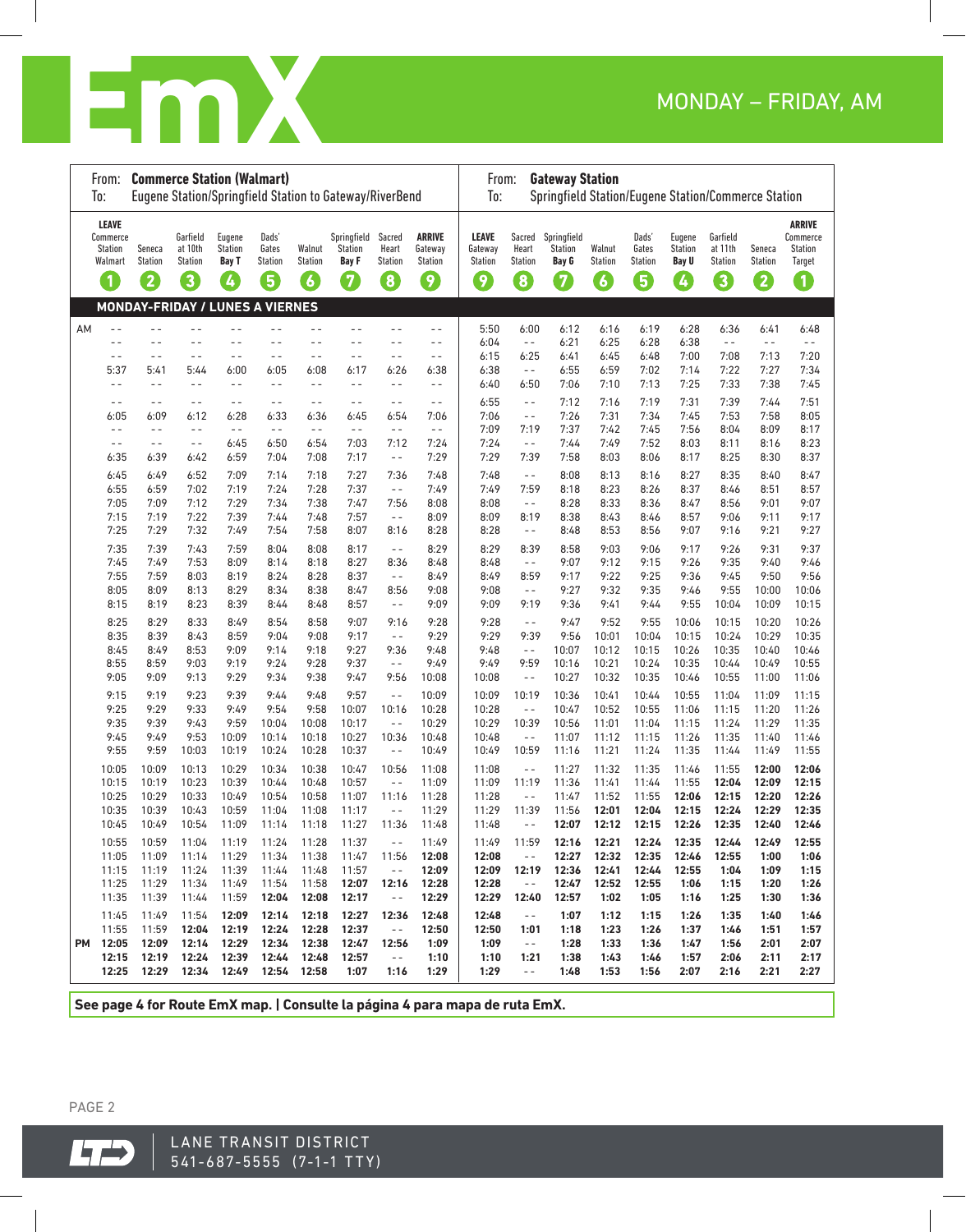

| From:                    | <b>Commerce Station (Walmart)</b>      |                           |                                |                         |                   |                                                         |                          |                    | <b>Gateway Station</b><br>From:                            |                         |                              |                          |                         |                                |                           |                          |                          |  |
|--------------------------|----------------------------------------|---------------------------|--------------------------------|-------------------------|-------------------|---------------------------------------------------------|--------------------------|--------------------|------------------------------------------------------------|-------------------------|------------------------------|--------------------------|-------------------------|--------------------------------|---------------------------|--------------------------|--------------------------|--|
| To:                      |                                        |                           |                                |                         |                   | Eugene Station/Springfield Station to Gateway/RiverBend |                          |                    | Springfield Station/Eugene Station/Commerce Station<br>To: |                         |                              |                          |                         |                                |                           |                          |                          |  |
| <b>LEAVE</b><br>Commerce |                                        | Garfield                  | Eugene                         | Dads'                   |                   | Springfield                                             | Sacred                   | <b>ARRIVE</b>      | <b>LEAVE</b>                                               | Sacred                  | Springfield                  |                          | Dads'                   | Eugene                         | Garfield                  |                          | ARRIVE<br>Commerce       |  |
| Station<br>Walmart       | Seneca<br><b>Station</b>               | at 10th<br><b>Station</b> | <b>Station</b><br><b>Bay T</b> | Gates<br><b>Station</b> | Walnut<br>Station | <b>Station</b><br><b>Bay F</b>                          | Heart<br>Station         | Gateway<br>Station | Gateway<br><b>Station</b>                                  | Heart<br><b>Station</b> | Station<br>Bay G             | Walnut<br><b>Station</b> | Gates<br><b>Station</b> | <b>Station</b><br><b>Bay U</b> | at 11th<br><b>Station</b> | Seneca<br><b>Station</b> | <b>Station</b><br>Target |  |
| $\blacksquare$           | 2                                      | 3                         | $\boldsymbol{d}$               | 6                       | $\epsilon$        | 7                                                       | 8                        | 0                  | $\left[ 9\right]$                                          | $\bm{3}$                | $\left\lceil 7 \right\rceil$ | 6                        | 6                       | $\boldsymbol{d}$               | 3                         | $\boldsymbol{2}$         | $\blacksquare$           |  |
|                          |                                        |                           |                                |                         |                   |                                                         |                          |                    |                                                            |                         |                              |                          |                         |                                |                           |                          |                          |  |
|                          | <b>MONDAY-FRIDAY / LUNES A VIERNES</b> |                           |                                |                         |                   |                                                         |                          |                    |                                                            |                         |                              |                          |                         |                                |                           |                          |                          |  |
| PM 12:35                 | 12:39                                  | 12:44                     | 12:59                          | 1:04                    | 1:08              | 1:17                                                    | $ -$                     | 1:30               | 1:30                                                       | 1:41                    | 1:58                         | 2:03                     | 2:06                    | 2:17                           | 2:26                      | 2:31                     | 2:37                     |  |
| 12:45<br>12:55           | 12:49<br>12:59                         | 12:54<br>1:04             | 1:09<br>1:19                   | 1:14<br>1:24            | 1:18<br>1:28      | 1:27<br>1:37                                            | 1:36<br>$\sim$ $-$       | 1:49<br>1:50       | 1:49<br>1:50                                               | $\sim$ $-$<br>2:01      | 2:08<br>2:18                 | 2:13<br>2:23             | 2:16<br>2:26            | 2:27<br>2:37                   | 2:36<br>2:46              | 2:41<br>2:51             | 2:47<br>2:57             |  |
| 1:05                     | 1:09                                   | 1:14                      | 1:29                           | 1:34                    | 1:38              | 1:47                                                    | 1:56                     | 2:09               | 2:09                                                       | $\sim$ $-$              | 2:28                         | 2:33                     | 2:36                    | 2:47                           | 2:56                      | 3:01                     | 3:07                     |  |
| 1:15                     | 1:19                                   | 1:24                      | 1:39                           | 1:44                    | 1:48              | 1:57                                                    | $ -$                     | 2:10               | 2:10                                                       | 2:21                    | 2:38                         | 2:43                     | 2:46                    | 2:57                           | 3:06                      | 3:11                     | 3:17                     |  |
| 1:25                     | 1:29                                   | 1:34                      | 1:49                           | 1:54                    | 1:58              | 2:07                                                    | 2:16                     | 2:29               | 2:29                                                       | $\sim$ $-$              | 2:48                         | 2:53                     | 2:56                    | 3:07                           | 3:16                      | 3:21                     | 3:27                     |  |
| 1:35                     | 1:39                                   | 1:44                      | 1:59                           | 2:04                    | 2:08              | 2:17                                                    | $\sim$ $-$               | 2:30               | 2:30                                                       | 2:41                    | 2:58                         | 3:03                     | 3:06                    | 3:17                           | 3:26                      | 3:31                     | 3:37                     |  |
| 1:45                     | 1:49                                   | 1:54                      | 2:09                           | 2:14                    | 2:18              | 2:27                                                    | 2:36                     | 2:49               | 2:49                                                       | $\sim$ $-$              | 3:08                         | 3:13                     | 3:16                    | 3:27                           | 3:36                      | 3:41                     | 3:47                     |  |
| 1:55<br>2:05             | 1:59<br>2:09                           | 2:04<br>2:14              | 2:19<br>2:29                   | 2:24<br>2:34            | 2:28<br>2:38      | 2:37<br>2:47                                            | $\sim$ $-$<br>2:56       | 2:50<br>3:09       | 2:50<br>3:09                                               | 3:01<br>$\sim$ $-$      | 3:18<br>3:28                 | 3:23<br>3:33             | 3:26<br>3:36            | 3:37<br>3:47                   | 3:46<br>3:56              | 3:51<br>4:01             | 3:57<br>4:07             |  |
| 2:15                     | 2:19                                   | 2:24                      | 2:39                           | 2:44                    | 2:48              | 2:57                                                    | $\sim$ $-$               | 3:10               | 3:10                                                       | 3:21                    | 3:38                         | 3:43                     | 3:46                    | 3:57                           | 4:06                      | 4:11                     | 4:17                     |  |
| 2:25                     | 2:29                                   | 2:34                      | 2:49                           | 2:54                    | 2:58              | 3:07                                                    | 3:16                     | 3:28               | 3:28                                                       | $\sim$ $-$              | 3:47                         | 3:52                     | 3:55                    | 4:06                           | 4:15                      | 4:20                     | 4:26                     |  |
| 2:35                     | 2:39                                   | 2:44                      | 2:59                           | 3:04                    | 3:08              | 3:17                                                    | $\sim$ $-$               | 3:29               | 3:29                                                       | 3:40                    | 3:57                         | 4:02                     | 4:05                    | 4:16                           | 4:25                      | 4:30                     | 4:36                     |  |
| 2:45                     | 2:49                                   | 2:54                      | 3:09                           | 3:14                    | 3:18              | 3:27                                                    | 3:36                     | 3:48               | 3:48                                                       | $\sim$ $-$              | 4:07                         | 4:12                     | 4:15                    | 4:26                           | 4:35                      | 4:40                     | 4:46                     |  |
| 2:55                     | 2:59                                   | 3:04                      | 3:19                           | 3:24                    | 3:28              | 3:37                                                    | $\sim$ $-$               | 3:49               | 3:49                                                       | 4:00                    | 4:17                         | 4:22                     | 4:25                    | 4:36                           | 4:45                      | 4:50                     | 4:56                     |  |
| 3:05<br>3:15             | 3:09<br>3:19                           | 3:14<br>3:24              | 3:29<br>3:39                   | 3:34<br>3:44            | 3:38<br>3:48      | 3:47<br>3:57                                            | 3:56<br>$\sim$ $-$       | 4:08<br>4:09       | 4:08<br>4:09                                               | $\sim$ $-$              | 4:27<br>4:37                 | 4:32<br>4:42             | 4:35<br>4:45            | 4:46<br>4:56                   | 4:55<br>5:05              | 5:00<br>5:10             | 5:06<br>5:16             |  |
| 3:25                     | 3:29                                   | 3:34                      | 3:49                           | 3:54                    | 3:58              | 4:07                                                    | 4:16                     | 4:28               | 4:28                                                       | 4:20<br>$\sim$ $\sim$   | 4:47                         | 4:52                     | 4:55                    | 5:06                           | 5:15                      | 5:20                     | 5:26                     |  |
| 3:35                     | 3:39                                   | 3:44                      | 3:59                           | 4:04                    | 4:08              | 4:17                                                    | $\sim$ $-$               | 4:29               | 4:29                                                       | 4:40                    | 4:57                         | 5:02                     | 5:05                    | 5:16                           | 5:25                      | 5:30                     | 5:36                     |  |
| 3:45                     | 3:49                                   | 3:54                      | 4:09                           | 4:14                    | 4:18              | 4:27                                                    | 4:36                     | 4:48               | 4:48                                                       | $\sim$ $-$              | 5:07                         | 5:12                     | 5:15                    | 5:26                           | 5:35                      | 5:40                     | 5:46                     |  |
| 3:55                     | 3:59                                   | 4:04                      | 4:19                           | 4:24                    | 4:28              | 4:37                                                    | $\sim$ $-$               | 4:49               | 4:49                                                       | 5:00                    | 5:17                         | 5:22                     | 5:25                    | 5:36                           | 5:45                      | 5:50                     | 5:56                     |  |
| 4:05                     | 4:09                                   | 4:14                      | 4:29                           | 4:34                    | 4:38              | 4:47                                                    | 4:56                     | 5:08               | 5:08                                                       | $\sim$ $\sim$           | 5:27                         | 5:32                     | 5:35                    | 5:46                           | 5:55                      | 6:00                     | 6:06                     |  |
| 4:15<br>4:25             | 4:19<br>4:29                           | 4:24<br>4:34              | 4:39<br>4:49                   | 4:44<br>4:54            | 4:48<br>4:58      | 4:57<br>5:07                                            | $ -$<br>5:16             | 5:09<br>5:29       | 5:09<br>5:29                                               | 5:20<br>$\sim$ $-$      | 5:37<br>5:48                 | 5:42<br>5:53             | 5:45<br>5:56            | 5:56<br>6:07                   | 6:05<br>6:16              | 6:10<br>6:21             | 6:16<br>6:27             |  |
| 4:35                     | 4:39                                   | 4:44                      | 4:59                           | 5:04                    | 5:08              | 5:17                                                    | $\sim$ $-$               | 5:30               | 5:30                                                       | 5:41                    | 5:58                         | 6:03                     | 6:06                    | 6:17                           | 6:26                      | 6:31                     | 6:37                     |  |
| 4:45                     | 4:49                                   | 4:54                      | 5:09                           | 5:14                    | 5:18              | 5:27                                                    | 5:36                     | 5:49               | 5:49                                                       | $\sim$ $-$              | 6:08                         | 6:13                     | 6:16                    | 6:27                           | 6:35                      | 6:39                     | 6:47                     |  |
| 4:55                     | 4:59                                   | 5:04                      | 5:19                           | 5:24                    | 5:28              | 5:37                                                    | $\sim$ $-$               | 5:50               | 5:50                                                       | 6:03                    | 6:20                         | 6:25                     | 6:28                    | 6:39                           | 6:47                      | 6:51                     | 6:59                     |  |
| 5:05                     | 5:09                                   | 5:14                      | 5:29                           | 5:34                    | 5:38              | 5:47                                                    | 5:56                     | 6:08               | 6:08                                                       | $\frac{1}{2}$           | 6:27                         | 6:32                     | 6:35                    | 6:46                           | 6:54                      | 6:58                     | 7:06                     |  |
| 5:15                     | 5:19                                   | 5:24                      | 5:39                           | 5:44                    | 5:48              | 5:57                                                    | $- -$                    | 6:09               | 6:09                                                       | 6:20                    | 6:37                         | 6:42                     | 6:45                    | 6:56                           | 7:04                      | 7:08                     | 7:16                     |  |
| 5:25                     | 5:29                                   | 5:34                      | 5:49                           | 5:54                    | 5:58              | 6:07                                                    | 6:16                     | 6:28               | 6:28                                                       | $\sim$ $-$              | 6:47                         | 6:52                     | 6:55                    | 7:06                           | 7:14                      | 7:18                     | 7:26                     |  |
| 5:35<br>5:45             | 5:39<br>5:49                           | 5:44<br>5:54              | 5:59<br>6:09                   | 6:04<br>6:14            | 6:08<br>6:18      | 6:17<br>6:27                                            | $ -$<br>6:36             | 6:29<br>6:48       | 6:29<br>6:48                                               | 6:40<br>$\sim$ $-$      | 6:56<br>7:07                 | 7:01<br>7:12             | 7:04<br>7:15            | 7:15<br>7:26                   | 7:23<br>7:34              | 7:27<br>7:38             | 7:35<br>7:46             |  |
| 5:55                     | 5:59                                   | 6:04                      | 6:19                           | 6:24                    | 6:28              | 6:37                                                    | $ -$                     | 6:49               | 6:49                                                       | 6:59                    | 7:15                         | 7:20                     | 7:23                    | 7:34                           | 7:42                      | 7:46                     | 7:54                     |  |
| 6:05                     | 6:09                                   | 6:14                      | 6:29                           | 6:34                    | 6:38              | 6:47                                                    | 6:56                     | 7:08               | 7:08                                                       | $\sim$ $-$              | 7:25                         | 7:30                     | 7:33                    | 7:43                           | 7:51                      | 7:55                     | 8:03                     |  |
| 6:20                     | 6:24                                   | 6:29                      | 6:44                           | 6:49                    | 6:53              | 7:02                                                    | $\sim$ $-$               | 7:14               | 7:14                                                       | 7:24                    | 7:40                         | 7:45                     | 7:48                    | 7:58                           | 8:06                      | 8:10                     | 8:18                     |  |
| 6:35                     | 6:39                                   | 6:44                      | 6:59                           | 7:04                    | 7:08              | 7:17                                                    | 7:26                     | 7:38               | 7:38                                                       | $\sim$ $-$              | 7:55                         | 8:00                     | 8:03                    | 8:13                           | 8:21                      | 8:25                     | 8:33                     |  |
| 6:50                     | 6:54                                   | 6:59                      | 7:14                           | 7:19                    | 7:23              | 7:32                                                    | $\overline{\phantom{a}}$ | 7:44               | 7:44                                                       | 7:54                    | 8:09                         | 8:14                     | 8:17                    | 8:27                           | 8:35                      | 8:39                     | 8:47                     |  |
| 7:05<br>7:21             | 7:09<br>7:25                           | 7:14<br>7:28              | 7:29<br>7:45                   | 7:34<br>7:50            | 7:38<br>7:54      | 7:47<br>8:03                                            | 7:56<br>$\sim$ $-$       | 8:08<br>8:15       | 8:08<br>8:15                                               | $\sim$ $-$<br>8:25      | 8:25<br>8:40                 | 8:30<br>8:45             | 8:33<br>8:48            | 8:43<br>8:58                   | 8:51<br>9:06              | 8:55<br>9:10             | 9:03<br>9:18             |  |
| 7:36                     | 7:40                                   | 7:43                      | 8:00                           | 8:05                    | 8:09              | 8:18                                                    | 8:27                     | 8:39               | 8:39                                                       | $\sim$ $-$              | 8:56                         | 9:01                     | 9:04                    | 9:14                           | 9:22                      | 9:26                     | 9:34                     |  |
| 7:51                     | 7:55                                   | 7:58                      | 8:15                           | 8:20                    | 8:24              | 8:33                                                    | $\sim$ $-$               | 8:45               | 8:45                                                       | 8:55                    | 9:10                         | 9:15                     | 9:18                    | 9:28                           | 9:36                      | 9:40                     | 9:48                     |  |
| 8:06                     | 8:10                                   | 8:13                      | 8:30                           | 8:35                    | 8:39              | 8:48                                                    | 8:57                     | 9:09               | 9:09                                                       | $\sim$ $-$              | 9:26                         | 9:31                     | 9:34                    | 9:44                           | 9:52                      | 9:56                     | 10:04                    |  |
| 8:21                     | 8:25                                   | 8:28                      | 8:45                           | 8:50                    | 8:54              | 9:03                                                    | $\sim$ $-$               | 9:15               | 9:15                                                       | 9:25                    | 9:40                         | 9:45                     | 9:48                    | 9:58                           | 10:06                     | 10:10                    | 10:18                    |  |
| 8:36                     | 8:40                                   | 8:43                      | 9:00                           | 9:05                    | 9:09              | 9:18                                                    | 9:27                     | 9:39               | 9:39                                                       | $\sim$ $\sim$           | 9:56                         | 10:00                    | 10:03                   | 10:14                          | $\sim$ $-$                | $ -$                     | $\sim$ $-$               |  |
| 8:51                     | 8:55                                   | 8:58                      | 9:15                           | 9:20                    | 9:24              | 9:33                                                    | $\sim$ $-$               | 9:45               | 9:45                                                       | 9:55                    | 10:10                        | 10:14                    | 10:17                   | 10:27                          | 10:35                     | 10:39                    | 10:47                    |  |
| 9:06<br>9:36             | 9:10<br>9:40                           | 9:13<br>9:43              | 9:30<br>10:00                  | 9:35<br>10:05           | 9:39<br>10:09     | 9:48<br>10:18                                           | 9:57<br>$\sim$ $-$       | 10:09<br>10:30     | 10:09<br>10:30                                             | $\sim$ $-$<br>10:40     | 10:26<br>10:55               | 10:30<br>10:59           | 10:33<br>11:02          | 10:44<br>11:12                 | $\sim$ $-$<br>11:20       | $\sim$ $-$<br>11:24      | $ -$<br>11:32            |  |
| 10:06                    | 10:10                                  | 10:13                     | 10:30                          | 10:35                   | 10:39             | 10:48                                                   | 10:57                    | 11:09              | 11:09                                                      | $\sim$ $-$              | 11:25                        | 11:29                    | 11:32                   | 11:43                          | $ -$                      | $ -$                     | $\sim$ $-$               |  |
| 10:36                    | 10:40                                  | 10:43                     | 11:00                          | 11:05                   | 11:09             | 11:18                                                   | $ -$                     | 11:29              | 11:29                                                      | 11:39                   | $ -$                         | $ -$                     | $- -$                   | $\sim$ $-$                     | $ -$                      | $ -$                     | $\sim$ $-$               |  |
|                          |                                        |                           |                                |                         |                   |                                                         |                          |                    |                                                            |                         |                              |                          |                         |                                |                           |                          |                          |  |

**See page 4 for Route EmX map. | Consulte la página 4 para mapa de ruta EmX.**

LANE TRANSIT DISTRICT  $541-687-5555$  (7-1-1 TTY)

 $LT$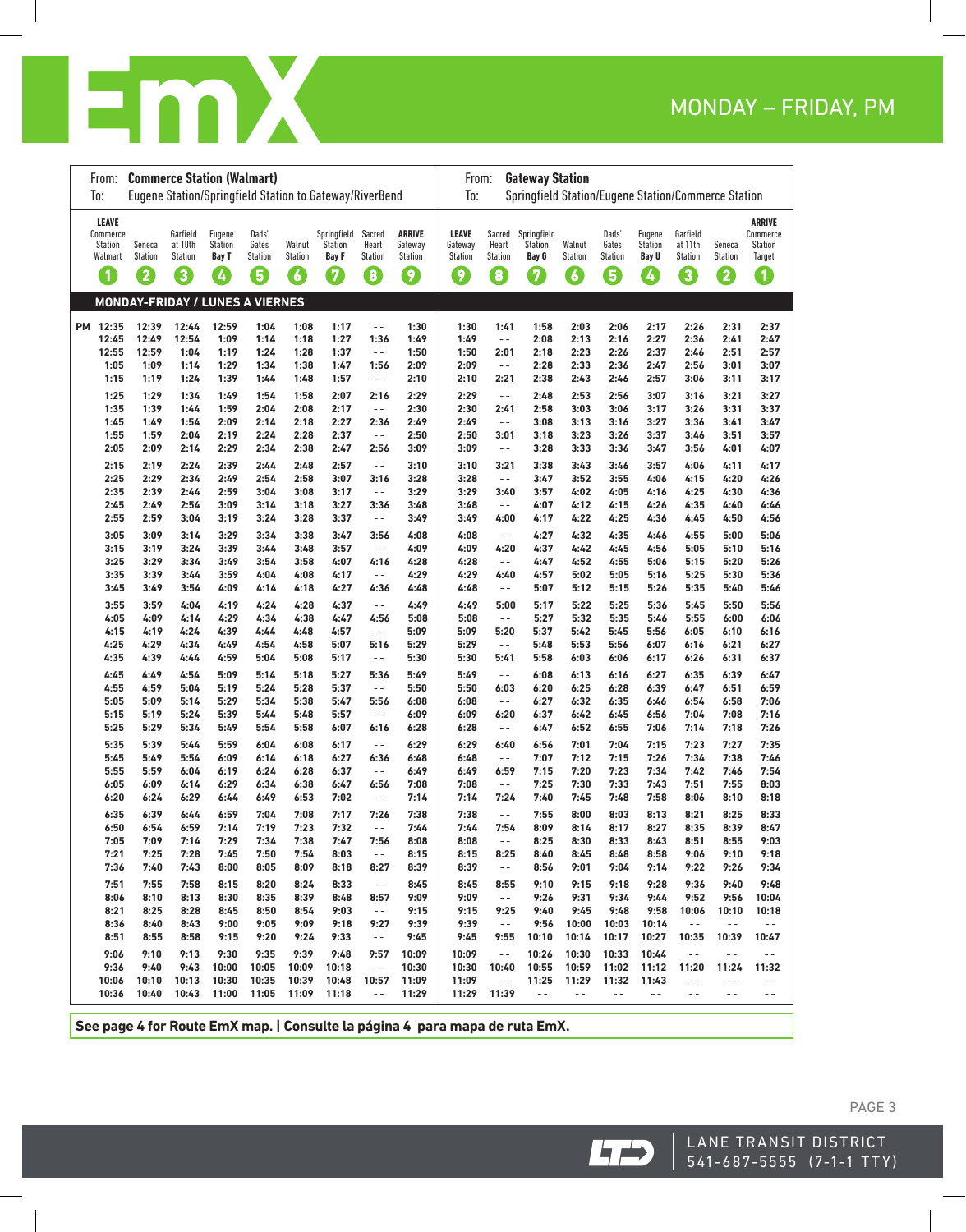

|    | From:<br>To:                                          | <b>Commerce Station (Walmart)</b> |                                       |                                          |                                  |                          | Eugene Station/Springfield Station to Gateway/RiverBend |                                   |                                            | From:<br><b>Gateway Station</b><br>Springfield Station/Eugene Station/Commerce Station<br>To: |                                   |                                               |                          |                                  |                                          |                                       |                         |                                                       |  |  |
|----|-------------------------------------------------------|-----------------------------------|---------------------------------------|------------------------------------------|----------------------------------|--------------------------|---------------------------------------------------------|-----------------------------------|--------------------------------------------|-----------------------------------------------------------------------------------------------|-----------------------------------|-----------------------------------------------|--------------------------|----------------------------------|------------------------------------------|---------------------------------------|-------------------------|-------------------------------------------------------|--|--|
|    | <b>LEAVE</b><br>Commerce<br><b>Station</b><br>Walmart | Seneca<br><b>Station</b>          | Garfield<br>at 10th<br><b>Station</b> | Eugene<br><b>Station</b><br><b>Bay T</b> | Dads'<br>Gates<br><b>Station</b> | Walnut<br><b>Station</b> | Springfield<br><b>Station</b><br><b>Bay F</b>           | Sacred<br>Heart<br><b>Station</b> | <b>ARRIVE</b><br>Gateway<br><b>Station</b> | <b>LEAVE</b><br>Gateway<br>Station                                                            | Sacred<br>Heart<br><b>Station</b> | Springfield<br><b>Station</b><br><b>Bay G</b> | Walnut<br><b>Station</b> | Dads'<br>Gates<br><b>Station</b> | Eugene<br><b>Station</b><br><b>Bay U</b> | Garfield<br>at 11th<br><b>Station</b> | Seneca<br>Station       | <b>ARRIVE</b><br>Commerce<br><b>Station</b><br>Target |  |  |
|    | $\overline{\mathbf{1}}$                               | $\overline{2}$                    | $\mathbf{3}$                          | Ø                                        | $\left[ 5\right]$                | $\boldsymbol{6}$         | $\sqrt{7}$                                              | $\mathbf{8}$                      | $\left( 9\right)$                          | 9                                                                                             | $\overline{\mathbf{8}}$           | 7                                             | $\boxed{6}$              | 5                                | $\left( 4 \right)$                       | $\overline{\mathbf{3}}$               | $\overline{\mathbf{2}}$ | $\blacksquare$                                        |  |  |
|    |                                                       | <b>SATURDAY / SÁBADO</b>          |                                       |                                          |                                  |                          |                                                         |                                   |                                            |                                                                                               |                                   |                                               |                          |                                  |                                          |                                       |                         |                                                       |  |  |
| AM | $- -$                                                 |                                   |                                       |                                          |                                  | - -                      | $ -$                                                    | $-$                               | $ -$                                       | $\sim$ $-$                                                                                    | 6:57                              | 7:10                                          | 7:15                     | 7:18                             | 7:25                                     | 7:34                                  | 7:39                    | 7:46                                                  |  |  |
|    |                                                       |                                   |                                       |                                          |                                  | - -                      | 6:48                                                    | 6:58                              | 7:08                                       | 7:08                                                                                          | $ -$                              | 7:26                                          | 7:31                     | 7:34                             | 7:42                                     | 7:51                                  | 7:56                    | 8:03                                                  |  |  |
|    |                                                       | - -                               | $ -$                                  | - -                                      | - -                              | - -                      | 7:02                                                    | $\frac{1}{2}$                     | 7:13                                       | 7:13                                                                                          | 7:24                              | 7:40                                          | 7:45                     | 7:48                             | 7:56                                     | 8:05                                  | 8:10                    | 8:17                                                  |  |  |
|    |                                                       | - -                               | - -                                   |                                          |                                  | - -                      | 7:18                                                    | 7:28                              | 7:38                                       | 7:38                                                                                          | $ -$                              | 7:56                                          | 8:01                     | 8:04                             | 8:13                                     | 8:22                                  | 8:27                    | 8:34                                                  |  |  |
|    |                                                       | - -                               | $ -$                                  |                                          | - -                              | $- -$                    | 7:30                                                    | $ -$                              | 7:41                                       | 7:41                                                                                          | 7:52                              | 8:08                                          | 8:13                     | 8:16                             | 8:25                                     | 8:34                                  | 8:39                    | 8:46                                                  |  |  |
|    | 7:07                                                  | 7:11                              | 7:14                                  | 7:29                                     | 7:34                             | 7:37                     | 7:46                                                    | 7:56                              | 8:06                                       | 8:06                                                                                          | $- -$                             | 8:24                                          | 8:29                     | 8:32                             | 8:41                                     | 8:50                                  | 8:55                    | 9:03                                                  |  |  |
|    | 7:22                                                  | 7:26                              | 7:29                                  | 7:44                                     | 7:49                             | 7:52                     | 8:01                                                    | $ -$                              | 8:12                                       | 8:12                                                                                          | 8:23                              | 8:39                                          | 8:44                     | 8:47                             | 8:56                                     | 9:05                                  | 9:10                    | 9:18                                                  |  |  |
|    | 7:37                                                  | 7:41                              | 7:44                                  | 7:59                                     | 8:04                             | 8:07                     | 8:16                                                    | 8:26                              | 8:36                                       | 8:36                                                                                          | $ -$                              | 8:54                                          | 8:59                     | 9:02                             | 9:11                                     | 9:20                                  | 9:25                    | 9:33                                                  |  |  |
|    | 7:52                                                  | 7:56                              | 7:59                                  | 8:14                                     | 8:19                             | 8:22                     | 8:31                                                    | $ -$                              | 8:42                                       | 8:42                                                                                          | 8:53                              | 9:09                                          | 9:14                     | 9:17                             | 9:26                                     | 9:35                                  | 9:40                    | 9:48                                                  |  |  |
|    | 8:07                                                  | 8:11                              | 8:14                                  | 8:29                                     | 8:34                             | 8:38                     | 8:47                                                    | 8:57                              | 9:07                                       | 9:07                                                                                          | $- -$                             | 9:25                                          | 9:30                     | 9:33                             | 9:42                                     | 9:51                                  | 9:56                    | 10:03                                                 |  |  |
|    | 8:22                                                  | 8:26                              | 8:29                                  | 8:44                                     | 8:49                             | 8:53                     | 9:02                                                    | $- -$                             | 9:13                                       | 9:13                                                                                          | 9:24                              | 9:40                                          | 9:45                     | 9:48                             | 9:57                                     | 10:06                                 | 10:11                   | 10:18                                                 |  |  |
|    | 8:37                                                  | 8:41                              | 8:44                                  | 8:59                                     | 9:04                             | 9:08                     | 9:17                                                    | 9:27                              | 9:37                                       | 9:37                                                                                          | $ -$                              | 9:55                                          | 10:00                    | 10:03                            | 10:12                                    | 10:21                                 | 10:26                   | 10:33                                                 |  |  |
|    | 8:52                                                  | 8:56                              | 8:59                                  | 9:14                                     | 9:19                             | 9:23                     | 9:32                                                    | $\sim$ $-$                        | 9:43                                       | 9:43                                                                                          | 9:54                              | 10:10                                         | 10:15                    | 10:18                            | 10:27                                    | 10:36                                 | 10:41                   | 10:48                                                 |  |  |
|    | 9:07                                                  | 9:11                              | 9:14                                  | 9:29                                     | 9:34                             | 9:38                     | 9:47                                                    | 9:57                              | 10:07                                      | 10:07                                                                                         | $\frac{1}{2}$                     | 10:25                                         | 10:30                    | 10:33                            | 10:42                                    | 10:51                                 | 10:56                   | 11:03                                                 |  |  |
|    | 9:22                                                  | 9:26                              | 9:29                                  | 9:44                                     | 9:49                             | 9:53                     | 10:02                                                   | $\frac{1}{2}$                     | 10:13                                      | 10:13                                                                                         | 10:24                             | 10:40                                         | 10:45                    | 10:48                            | 10:57                                    | 11:06                                 | 11:11                   | 11:18                                                 |  |  |
|    | 9:37                                                  | 9:41                              | 9:44                                  | 9:59                                     | 10:04                            | 10:08                    | 10:17                                                   | 10:27                             | 10:37                                      | 10:37                                                                                         | $ -$                              | 10:55                                         | 11:00                    | 11:03                            | 11:12                                    | 11:21                                 | 11:26                   | 11:33                                                 |  |  |
|    | 9:52                                                  | 9:56                              | 10:01                                 | 10:14                                    | 10:19                            | 10:23                    | 10:32                                                   | $\sim$ $-$                        | 10:43                                      | 10:43                                                                                         | 10:54                             | 11:10                                         | 11:15                    | 11:18                            | 11:27                                    | 11:36                                 | 11:41                   | 11:49                                                 |  |  |
|    | 10:07                                                 | 10:11                             | 10:16                                 | 10:29                                    | 10:34                            | 10:38                    | 10:47                                                   | 10:57                             | 11:07                                      | 11:07                                                                                         | $ -$                              | 11:25                                         | 11:30                    | 11:33                            | 11:42                                    | 11:51                                 | 11:56                   | 12:03                                                 |  |  |
|    | 10:22                                                 | 10:26                             | 10:31                                 | 10:44                                    | 10:49                            | 10:53                    | 11:02                                                   | $\sim$ $-$                        | 11:13                                      | 11:13                                                                                         | 11:24                             | 11:40                                         | 11:45                    | 11:48                            | 11:57                                    | 12:06                                 | 12:11                   | 12:18                                                 |  |  |
|    | 10:37                                                 | 10:41                             | 10:46                                 | 10:59                                    | 11:04                            | 11:08                    | 11:17                                                   | 11:27                             | 11:38                                      | 11:38                                                                                         | $- -$                             | 11:56                                         | 12:01                    | 12:04                            | 12:13                                    | 12:22                                 | 12:27                   | 12:34                                                 |  |  |
|    | 10:52                                                 | 10:56                             | 11:01                                 | 11:14                                    | 11:19                            | 11:23                    | 11:32                                                   | $-$                               | 11:44                                      | 11:44                                                                                         | 11:55                             | 12:11                                         | 12:16                    | 12:19                            | 12:28                                    | 12:37                                 | 12:42                   | 12:49                                                 |  |  |
|    | 11:07                                                 | 11:11                             | 11:16                                 | 11:29                                    | 11:34                            | 11:38                    | 11:47                                                   | 11:57                             | 12:08                                      | 12:08                                                                                         | $ -$                              | 12:26                                         | 12:31                    | 12:34                            | 12:43                                    | 12:52                                 | 12:57                   | 1:04                                                  |  |  |
|    | 11:22                                                 | 11:26                             | 11:31                                 | 11:44                                    | 11:49                            | 11:53                    | 12:02                                                   | $ -$                              | 12:14                                      | 12:14                                                                                         | 12:25                             | 12:41                                         | 12:46                    | 12:49                            | 12:58                                    | 1:07                                  | 1:12                    | 1:20                                                  |  |  |
|    | 11:37                                                 | 11:41                             | 11:46                                 | 11:59                                    | 12:04                            | 12:08                    | 12:17                                                   | 12:27                             | 12:38                                      | 12:38                                                                                         | $ -$                              | 12:56                                         | 1:01                     | 1:04                             | 1:13                                     | 1:22                                  | 1:27                    | 1:34                                                  |  |  |
|    | 11:52                                                 | 11:56                             | 12:01                                 | 12:14                                    | 12:19                            | 12:23                    | 12:32                                                   | $ -$                              | 12:44                                      | 12:44                                                                                         | 12:55                             | 1:11                                          | 1:16                     | 1:19                             | 1:28                                     | 1:37                                  | 1:42                    | 1:49                                                  |  |  |



**7:22 7:26 7:30 7:44 7:49 7:52 8:01** - - **8:12 8:12 8:23 8:39 8:44 8:47 8:56 9:04 9:09 9:16**

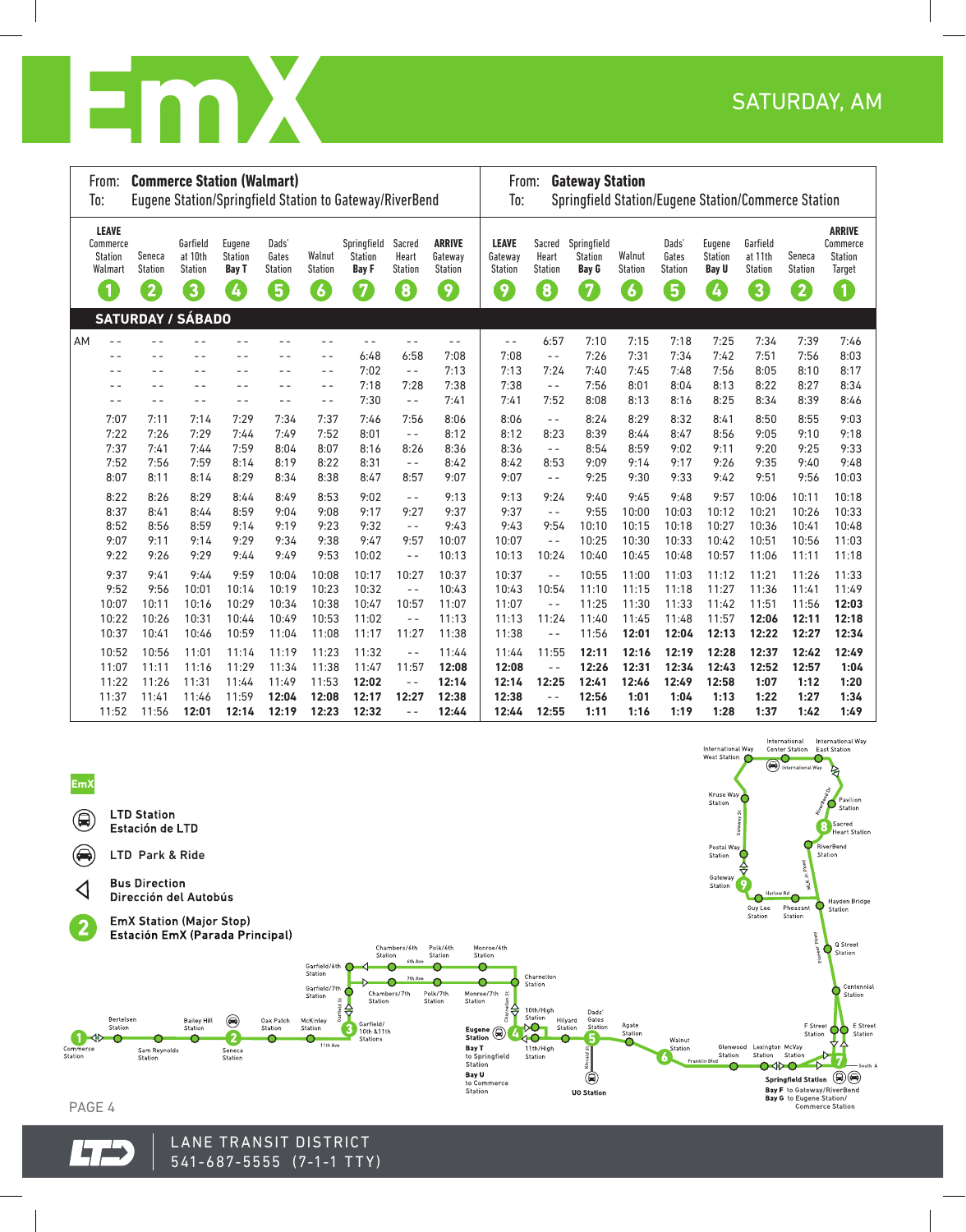

| From:<br>To:                                                          | <b>Commerce Station (Walmart)</b> |                                            |                                        |                                       |                                | Eugene Station/Springfield Station to Gateway/RiverBend |                                           |                                                                     | <b>Gateway Station</b><br>From:<br>To:<br>Springfield Station/Eugene Station/Commerce Station |                                    |                                             |                               |                                       |                                               |                                     |                               |                                                                   |  |
|-----------------------------------------------------------------------|-----------------------------------|--------------------------------------------|----------------------------------------|---------------------------------------|--------------------------------|---------------------------------------------------------|-------------------------------------------|---------------------------------------------------------------------|-----------------------------------------------------------------------------------------------|------------------------------------|---------------------------------------------|-------------------------------|---------------------------------------|-----------------------------------------------|-------------------------------------|-------------------------------|-------------------------------------------------------------------|--|
| LEAVE<br>Commerce<br>Station<br>Walmart<br>$\left( \mathbf{1}\right)$ | Seneca<br><b>Station</b><br>2     | Garfield<br>at 10th<br><b>Station</b><br>3 | Eugene<br><b>Station</b><br>Bay T<br>Ø | Dads'<br>Gates<br><b>Station</b><br>6 | Walnut<br><b>Station</b><br>6  | Springfield<br><b>Station</b><br><b>Bay F</b><br>0      | Sacred<br>Heart<br><b>Station</b><br>8    | <b>ARRIVE</b><br>Gateway<br><b>Station</b><br>$\boldsymbol{\Omega}$ | <b>LEAVE</b><br>Gateway<br>Station<br>0                                                       | Sacred<br>Heart<br>Station<br>8    | Springfield<br><b>Station</b><br>Bay G<br>0 | Walnut<br><b>Station</b><br>G | Dads'<br>Gates<br><b>Station</b><br>6 | Eugene<br><b>Station</b><br><b>Bay U</b><br>Ø | Garfield<br>at 11th<br>Station<br>3 | Seneca<br><b>Station</b><br>2 | <b>ARRIVE</b><br>Commerce<br><b>Station</b><br><b>Target</b><br>O |  |
|                                                                       | <b>SATURDAY / SÁBADO</b>          |                                            |                                        |                                       |                                |                                                         |                                           |                                                                     |                                                                                               |                                    |                                             |                               |                                       |                                               |                                     |                               |                                                                   |  |
| PM 12:07<br>12:22<br>12:37<br>12:52                                   | 12:11<br>12:26<br>12:41<br>12:56  | 12:16<br>12:31<br>12:46<br>1:01            | 12:29<br>12:44<br>12:59<br>1:14        | 12:34<br>12:49<br>1:04<br>1:19        | 12:38<br>12:53<br>1:08<br>1:23 | 12:47<br>1:02<br>1:17<br>1:32                           | 12:57<br>$\sim$ $-$<br>1:27<br>$\sim$ $-$ | 1:08<br>1:14<br>1:38<br>1:44                                        | 1:08<br>1:14<br>1:38<br>1:44                                                                  | $ -$<br>1:25<br>$\sim$ $-$<br>1:55 | 1:26<br>1:41<br>1:56<br>2:11                | 1:31<br>1:46<br>2:01<br>2:16  | 1:34<br>1:49<br>2:04<br>2:19          | 1:43<br>1:58<br>2:13<br>2:28                  | 1:52<br>2:07<br>2:22<br>2:37        | 1:57<br>2:12<br>2:27<br>2:42  | 2:04<br>2:20<br>2:35<br>2:49                                      |  |
| 1:07                                                                  | 1:11                              | 1:16                                       | 1:29                                   | 1:34                                  | 1:38                           | 1:47                                                    | 1:57                                      | 2:08                                                                | 2:08                                                                                          | $\sim$ $-$                         | 2:26                                        | 2:31                          | 2:34                                  | 2:43                                          | 2:52                                | 2:57                          | 3:04                                                              |  |
| 1:22                                                                  | 1:26                              | 1:31                                       | 1:44                                   | 1:49                                  | 1:53                           | 2:02                                                    | $\sim$ $-$                                | 2:14                                                                | 2:14                                                                                          | 2:25                               | 2:41                                        | 2:46                          | 2:49                                  | 2:58                                          | 3:07                                | 3:12                          | 3:19                                                              |  |
| 1:37                                                                  | 1:41                              | 1:46                                       | 1:59                                   | 2:04                                  | 2:08                           | 2:17                                                    | 2:27                                      | 2:38                                                                | 2:38                                                                                          | $\sim$ $-$                         | 2:56                                        | 3:01                          | 3:04                                  | 3:13                                          | 3:22                                | 3:27                          | 3:34                                                              |  |
| 1:52                                                                  | 1:56                              | 2:01                                       | 2:14                                   | 2:19                                  | 2:23                           | 2:32                                                    | $\sim$ $\sim$                             | 2:44                                                                | 2:44                                                                                          | 2:55                               | 3:11                                        | 3:16                          | 3:19                                  | 3:28                                          | 3:37                                | 3:42                          | 3:49                                                              |  |
| 2:07                                                                  | 2:11                              | 2:16                                       | 2:29                                   | 2:34                                  | 2:38                           | 2:47                                                    | 2:57                                      | 3:08                                                                | 3:08                                                                                          | $\sim$ $-$                         | 3:26                                        | 3:31                          | 3:34                                  | 3:43                                          | 3:52                                | 3:57                          | 4:04                                                              |  |
| 2:22                                                                  | 2:26                              | 2:31                                       | 2:44                                   | 2:49                                  | 2:53                           | 3:02                                                    | $\sim$ $-$                                | 3:14                                                                | 3:14                                                                                          | 3:25                               | 3:41                                        | 3:46                          | 3:49                                  | 3:58                                          | 4:07                                | 4:12                          | 4:19                                                              |  |
| 2:37                                                                  | 2:41                              | 2:46                                       | 2:59                                   | 3:04                                  | 3:08                           | 3:17                                                    | 3:27                                      | 3:38                                                                | 3:38                                                                                          | $\sim$ $-$                         | 3:56                                        | 4:01                          | 4:04                                  | 4:13                                          | 4:22                                | 4:27                          | 4:34                                                              |  |
| 2:52                                                                  | 2:56                              | 3:01                                       | 3:14                                   | 3:19                                  | 3:23                           | 3:32                                                    | $\sim$ $-$                                | 3:44                                                                | 3:44                                                                                          | 3:55                               | 4:11                                        | 4:16                          | 4:19                                  | 4:28                                          | 4:37                                | 4:42                          | 4:49                                                              |  |
| 3:07<br>3:22                                                          | 3:11<br>3:26                      | 3:16<br>3:31                               | 3:29<br>3:44                           | 3:34<br>3:49                          | 3:38<br>3:53                   | 3:47<br>4:02                                            | 3:57<br>$\sim$ $\sim$                     | 4:08<br>4:14                                                        | 4:08<br>4:14                                                                                  | $\sim$ $-$<br>4:25                 | 4:26<br>4:41                                | 4:31<br>4:46                  | 4:34<br>4:49                          | 4:43<br>4:58                                  | 4:52<br>5:07                        | 4:57<br>5:12                  | 5:04<br>5:19                                                      |  |
| 3:37                                                                  | 3:41                              | 3:46                                       | 3:59                                   | 4:04                                  | 4:08                           | 4:17                                                    | 4:27                                      | 4:38                                                                | 4:38                                                                                          | $\sim$ $-$                         | 4:56                                        | 5:01                          | 5:04                                  | 5:13                                          | 5:22                                | 5:27                          | 5:34                                                              |  |
|                                                                       |                                   |                                            |                                        |                                       |                                |                                                         |                                           |                                                                     |                                                                                               |                                    |                                             |                               |                                       |                                               |                                     |                               |                                                                   |  |
| 3:52<br>4:07                                                          | 3:56<br>4:11                      | 4:01<br>4:16                               | 4:14<br>4:29                           | 4:19<br>4:34                          | 4:23<br>4:38                   | 4:32<br>4:47                                            | $\sim$ $-$<br>4:57                        | 4:44<br>5:08                                                        | 4:44<br>5:08                                                                                  | 4:55<br>$ -$                       | 5:11<br>5:26                                | 5:16<br>5:31                  | 5:19<br>5:34                          | 5:28<br>5:43                                  | 5:37<br>5:52                        | 5:42<br>5:57                  | 5:49<br>6:04                                                      |  |
| 4:22                                                                  | 4:26                              | 4:31                                       | 4:44                                   | 4:49                                  | 4:53                           | 5:02                                                    | $- -$                                     | 5:14                                                                | 5:14                                                                                          | 5:25                               | 5:41                                        | 5:46                          | 5:49                                  | 5:58                                          | 6:07                                | 6:12                          | 6:20                                                              |  |
| 4:37                                                                  | 4:41                              | 4:46                                       | 4:59                                   | 5:04                                  | 5:08                           | 5:17                                                    | 5:27                                      | 5:38                                                                | 5:38                                                                                          | $\sim$ $-$                         | 5:56                                        | 6:01                          | 6:04                                  | 6:13                                          | 6:22                                | 6:27                          | 6:34                                                              |  |
| 4:52                                                                  | 4:56                              | 5:01                                       | 5:14                                   | 5:19                                  | 5:23                           | 5:32                                                    | $\sim$ $-$                                | 5:44                                                                | 5:44                                                                                          | 5:55                               | 6:11                                        | 6:16                          | 6:19                                  | 6:28                                          | 6:37                                | 6:42                          | 6:50                                                              |  |
|                                                                       |                                   |                                            |                                        |                                       |                                |                                                         |                                           |                                                                     |                                                                                               |                                    |                                             |                               |                                       |                                               |                                     |                               |                                                                   |  |
| 5:07<br>5:22                                                          | 5:11<br>5:26                      | 5:16<br>5:31                               | 5:29<br>5:44                           | 5:34<br>5:49                          | 5:38<br>5:53                   | 5:47<br>6:02                                            | 5:57<br>$ -$                              | 6:08                                                                | 6:08<br>6:14                                                                                  | $\sim$ $-$<br>6:25                 | 6:26                                        | 6:31                          | 6:34                                  | 6:43<br>6:58                                  | 6:52<br>7:06                        | 6:57<br>7:11                  | 7:04<br>7:18                                                      |  |
| 5:37                                                                  | 5:41                              | 5:46                                       | 5:59                                   | 6:04                                  | 6:08                           | 6:17                                                    | 6:27                                      | 6:14<br>6:37                                                        | 6:37                                                                                          | $\sim$ $-$                         | 6:41<br>6:55                                | 6:46<br>7:00                  | 6:49<br>7:03                          | 7:12                                          | 7:20                                | 7:25                          | 7:32                                                              |  |
| 5:52                                                                  | 5:56                              | 6:01                                       | 6:14                                   | 6:19                                  | 6:23                           | 6:32                                                    | $\sim$ $-$                                | 6:43                                                                | 6:43                                                                                          | 6:54                               | 7:10                                        | 7:15                          | 7:18                                  | 7:27                                          | 7:35                                | 7:40                          | 7:47                                                              |  |
| 6:07                                                                  | 6:11                              | 6:16                                       | 6:29                                   | 6:34                                  | 6:38                           | 6:47                                                    | 6:57                                      | 7:07                                                                | 7:07                                                                                          | $\sim$ $-$                         | 7:25                                        | 7:30                          | 7:33                                  | 7:42                                          | 7:50                                | 7:55                          | 8:02                                                              |  |
|                                                                       |                                   |                                            |                                        |                                       |                                |                                                         | $\sim$ $-$                                |                                                                     |                                                                                               |                                    |                                             |                               |                                       |                                               |                                     |                               |                                                                   |  |
| 6:22<br>6:37                                                          | 6:26<br>6:41                      | 6:31<br>6:45                               | 6:44<br>6:59                           | 6:49<br>7:04                          | 6:53<br>7:08                   | 7:02<br>7:17                                            | 7:27                                      | 7:13<br>7:37                                                        | 7:13<br>7:37                                                                                  | 7:24<br>$ -$                       | 7:40<br>7:55                                | 7:45<br>8:00                  | 7:48<br>8:03                          | 7:57<br>8:12                                  | 8:05<br>8:20                        | 8:10<br>8:25                  | 8:17<br>8:32                                                      |  |
| 6:52                                                                  | 6:56                              | 7:00                                       | 7:14                                   | 7:19                                  | 7:22                           | 7:31                                                    | $\sim$ $-$                                | 7:42                                                                | 7:42                                                                                          | 7:53                               | 8:09                                        | 8:14                          | 8:17                                  | 8:26                                          | 8:34                                | 8:39                          | 8:46                                                              |  |
| 7:07                                                                  | 7:11                              | 7:15                                       | 7:29                                   | 7:34                                  | 7:37                           | 7:46                                                    | 7:56                                      | 8:06                                                                | 8:06                                                                                          | $\sim$ $-$                         | 8:24                                        | 8:29                          | 8:32                                  | 8:41                                          | 8:49                                | 8:54                          | 9:01                                                              |  |
| 7:22                                                                  | 7:26                              | 7:30                                       | 7:44                                   | 7:49                                  | 7:52                           | 8:01                                                    | - -                                       | 8:12                                                                | 8:12                                                                                          | 8:23                               | 8:39                                        | 8:44                          | 8:47                                  | 8:56                                          | 9:04                                | 9:09                          | 9:16                                                              |  |
| 7:37                                                                  | 7:41                              | 7:45                                       | 7:59                                   | 8:04                                  | 8:07                           | 8:16                                                    | 8:25                                      | 8:36                                                                | 8:36                                                                                          | $ -$                               | 8:54                                        | 8:59                          | 9:02                                  | 9:11                                          | 9:19                                | 9:24                          | 9:31                                                              |  |
| 7:52                                                                  | 7:56                              | 7:59                                       | 8:14                                   | 8:19                                  | 8:22                           | 8:31                                                    | $\qquad \qquad -$                         | 8:42                                                                | 8:42                                                                                          | 8:53                               | 9:09                                        | 9:14                          | 9:17                                  | 9:26                                          | 9:34                                | 9:39                          | 9:46                                                              |  |
| 8:07                                                                  | 8:11                              | 8:14                                       | 8:29                                   | 8:34                                  | 8:37                           | 8:46                                                    | 8:55                                      | 9:06                                                                | 9:06                                                                                          | $\sim$ $\sim$                      | 9:24                                        | 9:29                          | 9:32                                  | 9:41                                          | 9:49                                | 9:54                          | 10:01                                                             |  |
| 8:22                                                                  | 8:26                              | 8:29                                       | 8:44                                   | 8:49                                  | 8:52                           | 9:01                                                    | $\sim$ $-$                                | 9:12                                                                | 9:12                                                                                          | 9:23                               | 9:39                                        | 9:44                          | 9:47                                  | 9:56                                          | 10:04                               | 10:09                         | 10:16                                                             |  |
| 8:37                                                                  | 8:41                              | 8:44                                       | 8:59                                   | 9:04                                  | 9:07                           | 9:16                                                    | 9:25                                      | 9:36                                                                | 9:36                                                                                          | $\sim$ $-$                         | 9:54                                        | 9:59                          | 10:02                                 | $\sim$ $-$                                    | $\sim$ $-$                          | $\sim$ $-$                    | $\sim$ $-$                                                        |  |
| 8:52                                                                  | 8:56                              | 8:59                                       | 9:14                                   | 9:19                                  | 9:22                           | 9:31                                                    | $\sim$ $-$                                | 9:42                                                                | 9:42                                                                                          | 9:53                               | 10:09                                       | 10:14                         | 10:17                                 | 10:26                                         | 10:34                               | 10:39                         | 10:46                                                             |  |
| 9:07                                                                  | 9:11                              | 9:14                                       | 9:29                                   | 9:34                                  | 9:37                           | 9:46                                                    | 9:55                                      | 10:06                                                               | 10:06                                                                                         | $\sim$ $-$                         | 10:24                                       | 10:29                         | 10:32                                 | $\sim$ $-$                                    | $\sim$ $-$                          | $\sim$ $-$                    | $\sim$ $-$                                                        |  |
| 9:37                                                                  | 9:41                              | 9:44                                       | 9:59                                   | 10:04                                 | 10:07                          | 10:16                                                   | $\sim$ $-$                                | 10:27                                                               | 10:27                                                                                         | 10:38                              | 10:53                                       | 10:58                         | 11:01                                 | 11:10                                         | 11:18                               | 11:23                         | 11:30                                                             |  |
| 10:07                                                                 | 10:11                             | 10:14                                      | 10:29                                  | 10:34                                 | 10:37                          | 10:46                                                   | 10:55                                     | 11:06                                                               | 11:06                                                                                         | $\sim$ $-$                         | 11:23                                       | 11:28                         | 11:31                                 | $\sim$ $-$                                    | $\sim$ $-$                          | $ -$                          | $\sim$ $-$                                                        |  |
| 10:37                                                                 | 10:41                             | 10:44                                      | 10:59                                  | 11:04                                 | 11:07                          | 11:16                                                   | $\sim$ $-$                                | 11:27                                                               |                                                                                               | 11:27 11:38                        | $\sim$ $-$                                  | $\sim$ $-$                    | $\sim$ $-$                            | $\sim$ $-$                                    | $ -$                                | $ -$                          | $\sim$ $-$                                                        |  |

**3:52 3:56 4:01 4:14 4:19 4:23 4:32** - - **4:44 4:44 4:55 5:11 5:16 5:19 5:28 5:37 5:42 5:49**

**4:22 4:26 4:31 4:44 4:49 4:53 5:02** - - **5:14 5:14 5:25 5:41 5:46 5:49 5:58 6:07 6:12 6:20**

**6:22 6:26 6:31 6:44 6:49 6:53 7:02** - - **7:13 7:13 7:24 7:40 7:45 7:48 7:57 8:05 8:10 8:17**

**7:22 7:26 7:30 7:44 7:49 7:52 8:01** - - **8:12 8:12 8:23 8:39 8:44 8:47 8:56 9:04 9:09 9:16**

See page 4 for Route EmX map. | Consulte la página 4 para mapa de ruta EmX. |